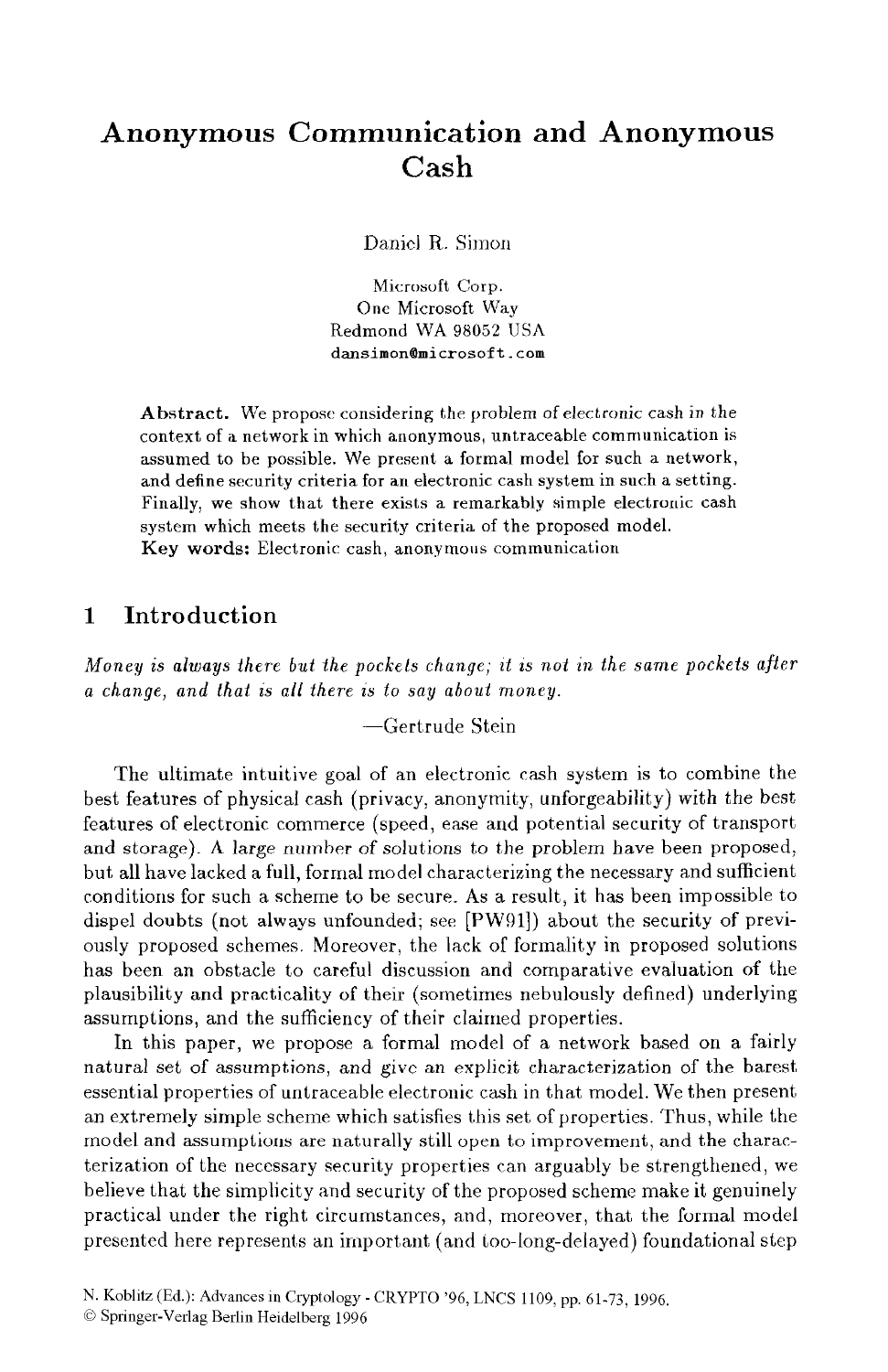in the resolution of the problem of realizing a practical, secure, untraceable electronic cash system.

#### **1.1 The problem**

The fundamental difficulty of anonymous electronic cash is simple to state: if the spender of an electronic "coin" is not identified in two successive transactions, then how is he or she to be prevented from acting as if the first transaction never occurred, and spending the same coin again? One proposed solution to this problem was presented in [CFN88], and was based on the premise that it would be sufficient for such "double spending" to be detected, and the spender identified, upon presentation of the same "electronic coin" twice to the central bank. This premise has also been used in a number of other schemes (see, for example, [Bra93, FY93, 0091]), all with the advantage that the bank need not be involved in each transaction. Practically speaking, however, this premise has enormous drawbacks: fraudulent transactions are detected only long after they have taken place, and if the perpetrator can be confident of not being brought to justice (either by being inaccessible, or by managing to use someone else's identity and cash), then he or she can double-spend at will.

However, if such fraudulent use of electronic cash is to be prevented, then some authority must somehow be involved in each transaction as it occurs, so as to be able to recognize and alert targets of double-spending. How, then, is anonymity to be preserved? One approach (see, for example, [EGY83]) is to rely on tamper-resistant hardware to force spenders to behave honestly (i.e., not to double-spend) even when they remain anonymous. Schemes based on this premise are, however, extremely brittle: if anyone ever succeeds in tampering with the hardware, then not only is that person capable of double-spending, but anyone, anywhere who obtains (purchases, perhaps) the information hidden in the hardware can spend arbitrarily high amounts with impunity. Current tampering resistance technology is far from being dependable enough to be trusted to thwart such an enormous risk. (An exception may be the use of such technology for low-value transactions exclusively, much the way coins are used today to represent small amounts of cash despite their being relatively easy to counterfeit .)

Another approach is to use cryptographic assumptions to preserve anonymity even in carefully monitored transactions. For example, under a particular very strong cryptographic assumption (namely, that RSA signature keys are secure against adaptive chosen message attacks), it is possible to construct protocols that create "blinded" cash-information which can be rccognized later as valid (and previously unspent) cash, but cannot he connected with any particular **run** of the "cash creation" protocol. (See [Cha89a],[Cha89b].) However, a much simpler solution, requiring weaker cryptographic primitives, can be obtained by assuming instead the availability of *anonymous communicataon.* If parties can communicate with each other (and with the bank) without being identified, then a measurc of anonymity can be provided without depriving the bank of the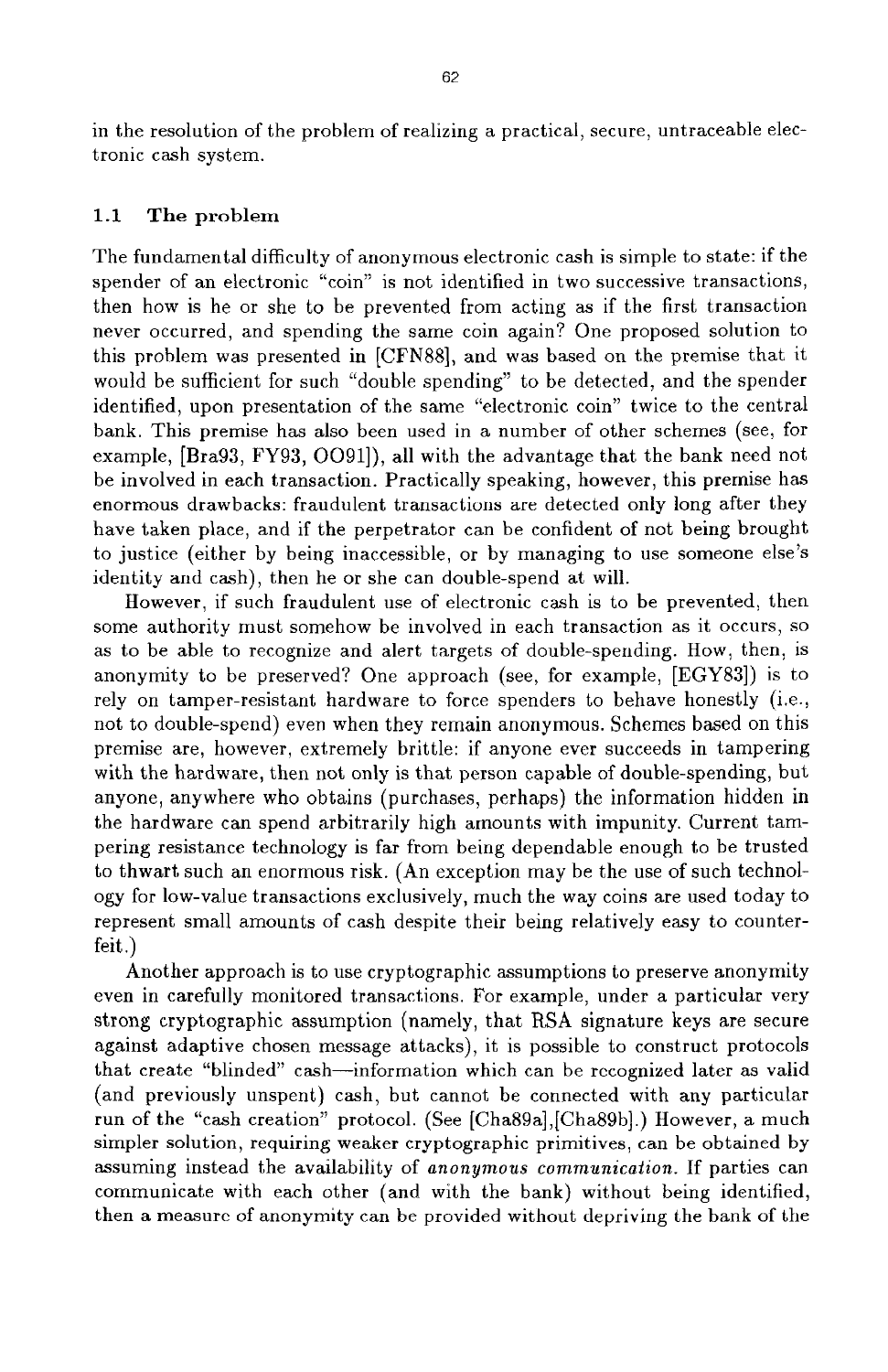knowledge necessary to prevent double-spending. Moreover, even if the assumption turns out to be false, then only the anonymity of the system is compromised, not its overall security,

This assumption **of** anonymous communication has actually been studied fairly extensively, with regard both to its implementation (for example, in [Cha81, Cha88a, RS931) and its applications, in particular for secure election protocols (such **as** [Cha88b]), and for electronic cash ([Yac94, **MNSS]).** In fact, upon reflection, it is clear that the ability to communicate anonymously is in some sense necessary *a pnori* if anonymous cash transactions are to occur, since information about a party's communications will obviously reveal information about that party's business dealings. In practice, the anonymity of communication may perhaps be based on nothing more than confidence that the telephone company safeguards the confidentiality of its system, alternatively, parties may trust in one or more anonymous remailers (analogous to the "mixes" described in [Cha81]) to obscure their identities, or rely on an implementation of one of the other, more elaborate techniques from the aforementioned literature.

#### **1.2 A solution**

Suppose, then, that communications between parties are anonymous not only with respect to third parties, but also that the communicating parties are anonymous to each other. (In typical implementations, the latter condition is a natural consequence of the former, barring self-identification.) A simple (somewhat) anonymous electronic cash protocol in such a setting is as follows: a party can withdraw a coin (non-anonymously) by requesting that the bank associate a monetary value with  $f(x)$ , where x is a random value chosen by the party (and kept secret, even from the bank) and *f* is a one-way function. The bank complies by digitally signing a statement to that effect, thus "certifying"  $f(x)$  as a valid coin. (The generally accepted criteria for a digital signature scheme to be secure *can* **be** found in [GMR88]; a construction meeting the definition based on any one-way function appears in [Rom90].)

At any time, a party can "exchange'' a coin (anonymously) by supplying the bank with x and  $f(y)$  for some randomly chosen y (kept secret from the bank); again, the bank simply certifies  $f(y)$  as a valid coin, and keeps x as proof that *f(x)* has already been "spent". *(x* can also be made public at that time, *so* that everyone can recognize  $f(x)$  as a spent coin.) The new coin, like the old one, has an associated public value,  $f(y)$ , and a secret, y, possessed only by the coin's "owner". Actual spending of coins is a similar process: the spending party passes z to the receiving party, who **vcrifics** first that it has not previously been spent, then immediately exchanges it for a "fresh" coin with randomly generated secret y and corresponding "public" value  $f(y)$ . (Alternatively, the receiving party can first pass  $f(y)$  to the spending party, who can then perform the exchange using x and  $f(y)$ , delivering the newly-certified  $f(y)$  to the receiving party.) Unspent coins can also be deposited (non-anonymously) with the bank at any time.

In addition to requiring anonymous communication and bank intervention in every transaction, the scheme described above does not provide complete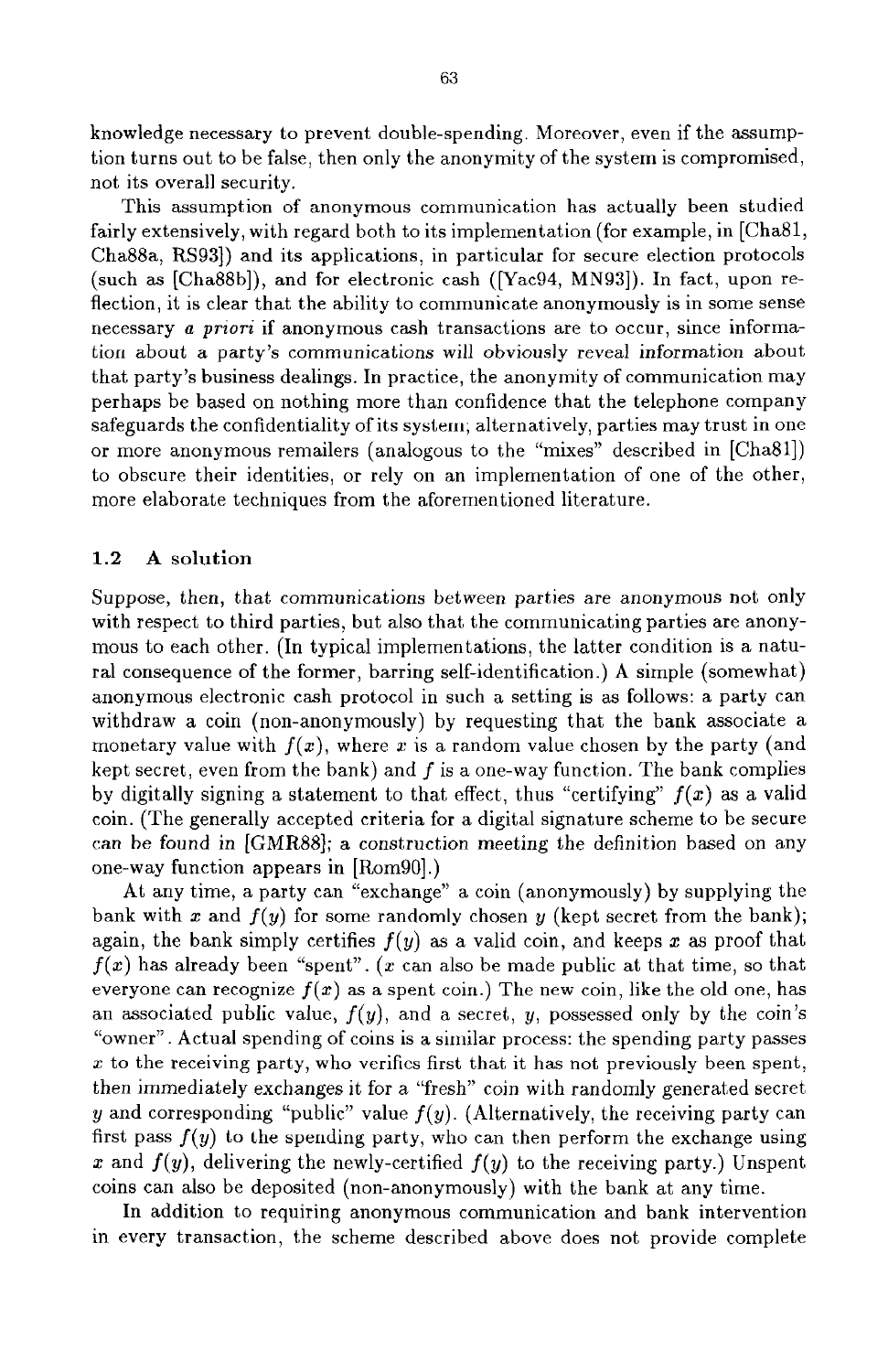anonymity. For example, a withdrawn coin can be associated with a chain of exchanges eventually leading to a deposited coin; the bank can conclude that a sequence of transactions consistent with the origin and final destination of the coin, and not longer than the number of exchanges in the sequence, must have occurred. On the other hand, the paper money currently in use is itself subject in principle to exactly the same tracing, by virtue of its use of serial numbers to certify validity. Moreover, as the number of transactions in the chain increases, the information provided by the existence of such a chain is in practice likely to become minuscule. Possessors of coins can also lengthen this chain themselves simply by executing repeated anonymous exchanges of their coins for new ones, thus increasing the bank's perceived limit on the number of transactions in which a given coin can have participated.

Parties are also protected from the bank's reneging on a (non-anonymously deposited) coin  $f(x)$ , in that the bank can be required to honor  $f(x)$  unless it can present the secret x as proof that  $f(x)$  has already been spent. (This feature is an important distinction between the scheme described here and the one presented in [MN93], in which the secret representing each coin is shared with the bank. Another is that in the scheme described here, the bank's only secret is its private signature key; all of its information about spent and unspent coins may be made public.) Of course, the bank could always renege on a coin during an anonymous exchange, by claiming upon receiving  $x$  that the coin has already been spent. However, the bank cannot possibly know who is being cheated by such a "dine and dash" ploy, and is therefore vulnerable to monitoring and public exposure. Moreover, this problem seerns to be inevitable in any exchange of secrets (see [Cle86]), which an anonymous on-line electronic cash transaction, it appears, must necessarily be.

#### **1.3 Security**

One of the difficulties in analyzing the security of electronic cash schemes is that they are usually defined in terms of protocols involving pairs (or perhaps triples) of participants, even though their security properties must still hold in a full network of many parties engaging in complex interactions. In contrast, protocols for such tasks as secure multiparty computation ([Beagl, MR91]), untraceable communication ([RS93]) and authentication ([BR93]) have been analyzed using models that encornpass the entire operation of a network, even when a protocol or subprotocol only involves a fixed subset of the parties. We will adopt this approach here, defining our electronic cash scheme in a full network model in which anonymous communication is possible

Perhaps a more fundamental difficulty is that the goals of an electronic cash scheme are somewhat less clearly defined than those of such standard cryptographic pririiitives as encryption arid digital sigriature. The way Lha~ **cash** is used in our society is both complex and limited by its various physical, legal and *so*cial properties; there is no reason to believe that it cannot be improved upon, in some ways at least, in converting it to an electronic medium. Our formalization of the desirable properties of an electronic cash scheme in the context of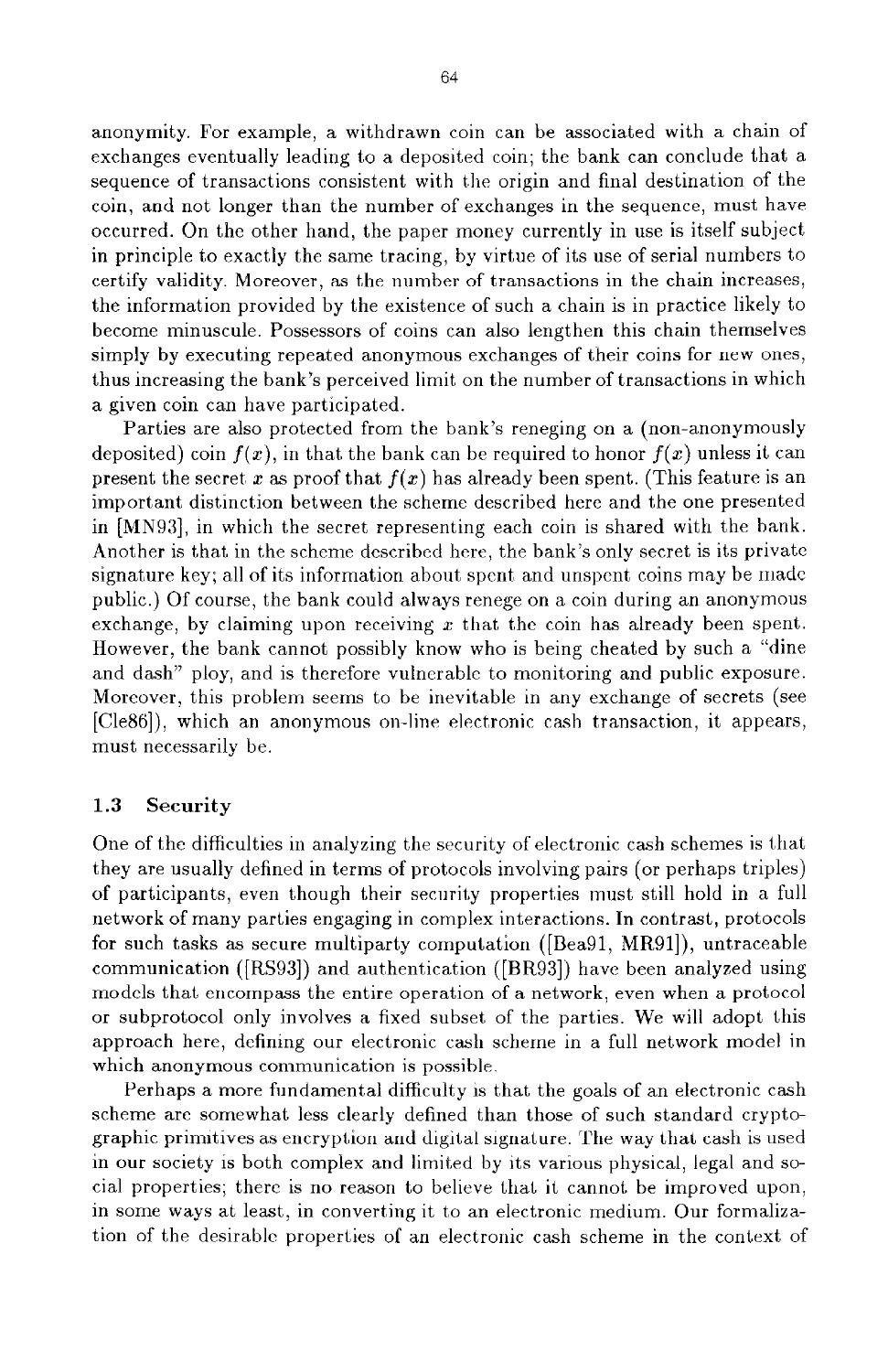a complete network model should therefore be taken as a preliminary attempt, and we encourage the many who have already contributed characterizations of desirable properties in various other models to consider recasting them using the network model approach, the better to analyze the success of proposed solutions in conforming to them.

## 2 The Model

### 2.1 The Anonymous Communication Network

We present here a formal model of a communication network in which it is assumed that parties can communicate anonymously. In the simplest such model, parties can send individual messages to each other anonymously. (The mechanism by which anonymous communication is made possible is not specified; rather, it is simply assumed as an abstract property of the network.) A stronger assumption is that parties receiving anonymous messages can also reply to them; an intermediate one is that one or more parties can (non-anonymously) broadcast messages efficiently (and thus reply to anonymous ones without jeopardizing that anonymity). Note that we do not assume the actual contents of communications to be at all private—only that they arrive unaltered, with their originators hidden, before eavesdroppers can preempt them. Moreover, parties may explicitly make information "public"; such information is not immediately available to every party, but is assumed to be reliably stored, and ultimately accessible to everyone.

**Definition 1.** A *communication protocol* is a family of vectors  $(A_1, ..., A_n)$  of circuits *{parties)* each of which accepts, in addition to its normal inputs and outputs, special "work", "sending", "reply", "public" and "broadcast" outputs, and special "random", "work" and "receiving" inputs. The random inputs of all parties contain independent, unbiased random bits. When all parties have finished computation, they resume computing again, with their work outputs having been transferred to their "work" inputs; their computation is thus naturally divided into *rounds* consisting of the computation between these "restarts".

- In an *anonymous message protocol*, pairs of the form  $(i, m)$  appearing in a party's sending output at the end of a round result in the value  $(m)$ appearing in the receiving input of party *Ai* when computation is resumed at the beginning of the next round. (Multiple values "sent" to the same party appear in any order.)
- In addition, in an *anonymous exchange protocol,* pairs of the form *(i,m)* appearing in a party's reply output at the end of a round result in the value  $(k, m)$  appearing at the beginning of the next round in the receiving input of the party whose Mh sending/reply output caused the *ith* value to appear in the party's receiving input.
- Finally, in an {^4^, ..., *Aik}-broadcast anonymous message (resp., exchange) protocol,* a value *m* appearing in the broadcast output of a member  $A_j \in$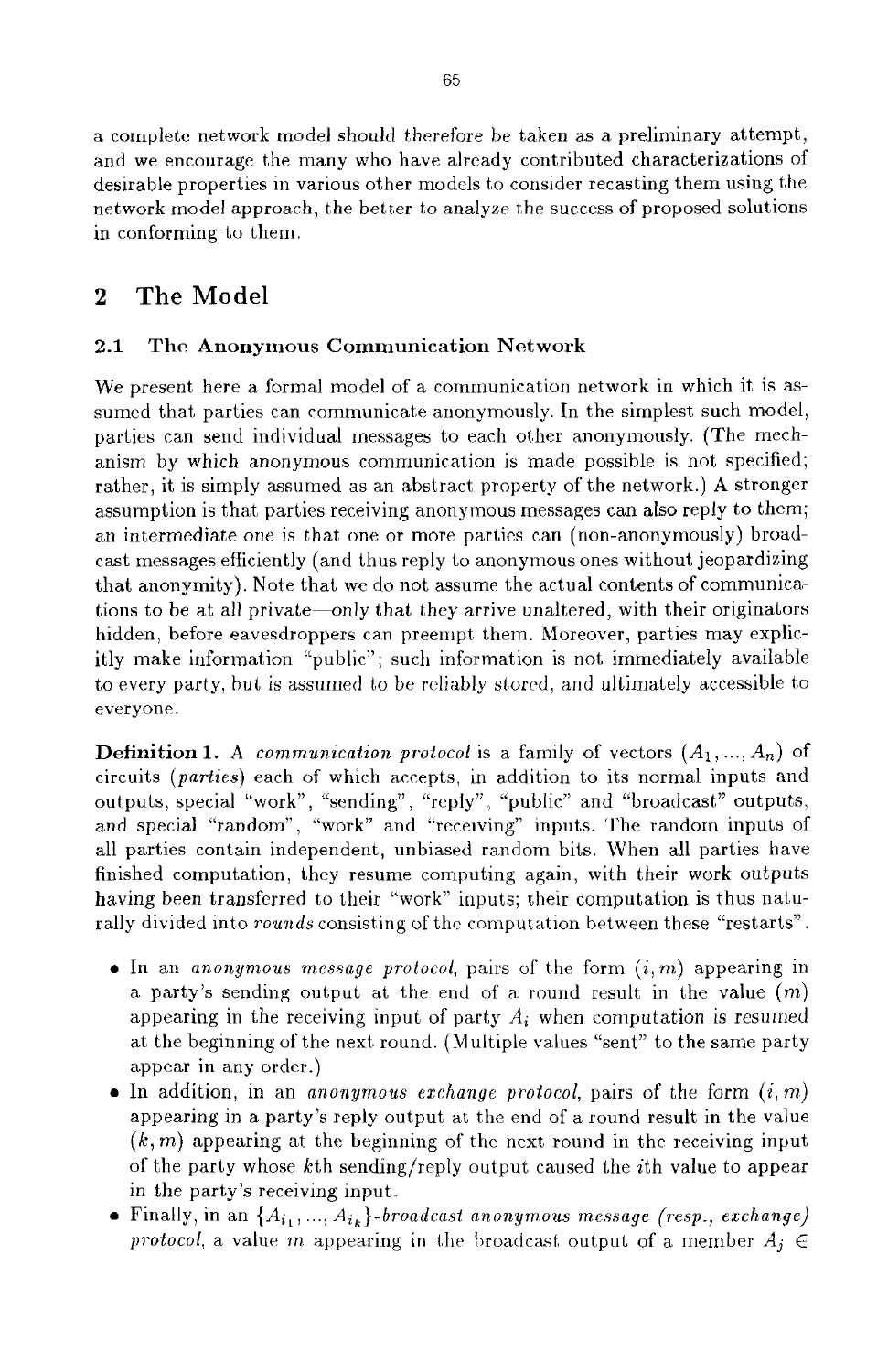${A_i, ..., A_i}$  at the end of a round results in the pair  $(j, m)$  appearing in the receiving output of every party at the beginning of the next round (in addition to all those values appearing in inputs in a simple anonymous message (resp., exchange) protocol).

Note that this definition assumes that reliable, synchronous communication is possible. While this simplifying assumption may be unrealistic, it is not actually exploited in the proposed protocol (nor is it clear that it is even possible to do so, given the definitions presented below). Rather, the assumption of synchrony serves to "discretize" time, abstracting out the issue of communications delays without preventing adversaries from taking advantage of them (since messages arriving during the same time period are queued in arbitrary order, as if any of them might have arrived first). Parties are also assumed, for simplicity's sake, to have arbitrarily large queues; the issue of the realistic message-processing constraints on parties is addressed instead by the efficiency requirement defined on electronic cash protocols below.

**Definition 2.** The *view* of a party  $A_i$  is the concatenation of the contents of all its inputs and outputs in every round, along with the (unlabeled) contents of the receiving inputs and public outputs of every other party in the network.

#### **2.2 Electronic Cash Protocols**

We model the exchange of electronic cash in a very simple way: parties in the network simply withdraw coins from the bank, or "pay" them to other parties, based on an (arbitrary) input, adjusting their output "wallet balances" upward or downward as they make or receive payments. Parties may also "deposit" coins; this action actually stands more generally for any "redemption" of a coin for some other form of value, much **as** a payment represents any reciprocal exchange of value. However, the "fairness" of these exchanges or payments is not addressed in the model; in practice, many different social, legal and economic means, **as**  well as technical ones, may be involved in mediating fair exchanges between untrusting parties.

For simplicity, we consider all coins to have equal (unit) value, and assume that parties behave independently but synchronously; an input is given to some arbitrary party once **per** "cycle" (each cycle consisting of a fixed number of computation rounds sufficient for all parties to process a single input), commanding that party to spend (or withdraw, or deposit) a coin. ("Honest" parties' transactions are thus assumcd to be strictly ordered in time.) The bank is also considered to be a party, accepting withdrawals and deposits and keeping track of every other party's current "balance". Other parties, in addition to their current "wallet balances" of stored coins, keep track of their "ledger balances" of coins withdrawn from and deposited with (i.e., redeemed by) the bank.

The crucial properties that should hold, both during the normal protocol and after this deposil process, whenever it is performed, are, informally: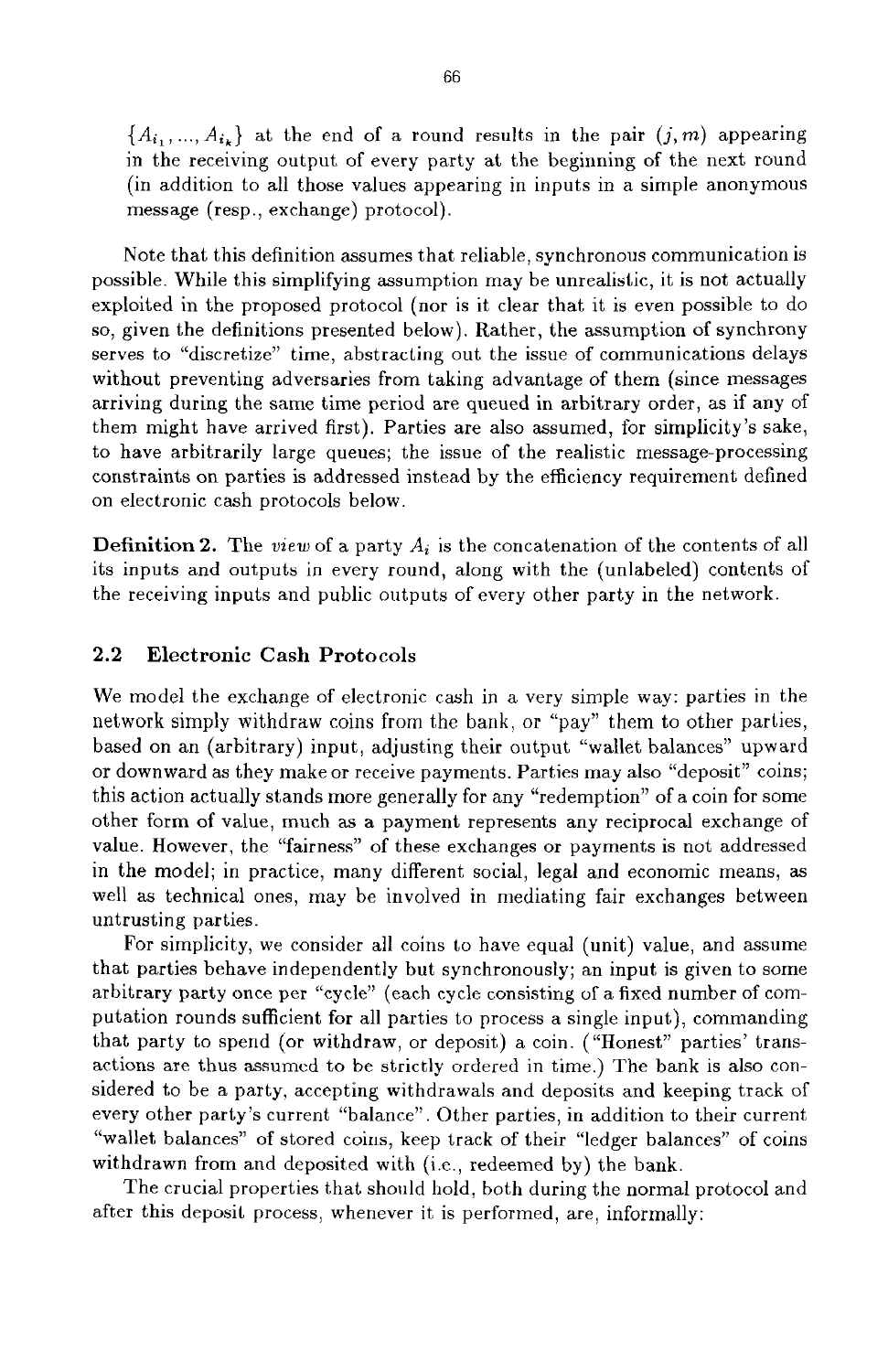- 1. **Correctness:** Parties following the protocol should be able to spend and receive electronic coins, as well as to withdraw coins from the bank and deposit them, and correctly to update their balances accordingly.
- 2. **Integrity:** Given an honest bank, parties who always follow the protocol should always know their correct ledger and wallet balances, and hence have no disputes with other parties that follow the protocol regarding their final balances. For example, they should be immune to other parties' attempts to lay claim to "their" coins, or to pass "forged" coins which the bank will not accept. Moreover, the bank should itself be immune to attempts to deposit forged coins which do not correspond to any originally withdrawn coin.
- **3. Recoverability: If** the bank is permanently dishonest, there is little any party can do; the bank can simply refuse to honor any of its coins. However, it is assumed that parties are able to recognize such dishonest behavior in a bank, at least from the first failed deposit/redemption, and, moreover, that the bank can be forced to behave honestly once accused (by subjecting subsequent transactions to the scrutiny of the appropriate authorities). In this case, however, honest parties should be able to continue using the coins in their possession regardless of the state of the bank when its dishonesty was discovered. In other words, if a dishonest bank is replaced by an honest bank that knows only public information, then it can still guarantee the protocol's correctness and integrity.
- 4. **Anonymity:** Parties' spending should be untraceable, in the following (weak) sense: no party or coalition of parties should be able to obtain any more information about the spending of other parties than is given by their own spending/receiving information plus the beginning and end points of the path of each (distinguished) electronic coin.
- 5. **Efficiency:** We will require that each transaction require an amount of work per transaction (both computation and communication) for each party involved (spender, receiver and bank) which is at most polynomial in the security parameter and the logarithm of the number of parties in the network. (At least that much work is required simply to identify other parties uniquely.) We will not limit the amount of space required for the entire protocol (beyond the limits implied by the work constraints); in fact, almost every electronic cash scheme proposed so far in the literature suffers from the problem of requiring a large, publicly accessible database, replacing the "secure distributed database" implicit in physically circulated currencies such **as** coins or banknotes. (Protocols following the model of [EGY83] rely instead on "tamper-proof" hardware to allow the database to be distributed over all users.)

Other desirable properties have been mentioned in the literature, but we will concentrate on those listed here.

**Definition 3.** An anonymous message (resp. exchange, { B}-broadcast) *electronic cash protocol* is an anonymous message (resp. exchange, { B}-broadcast) protocol  $(A_1, ..., A_n, B)$  which operates on the following inputs to parties: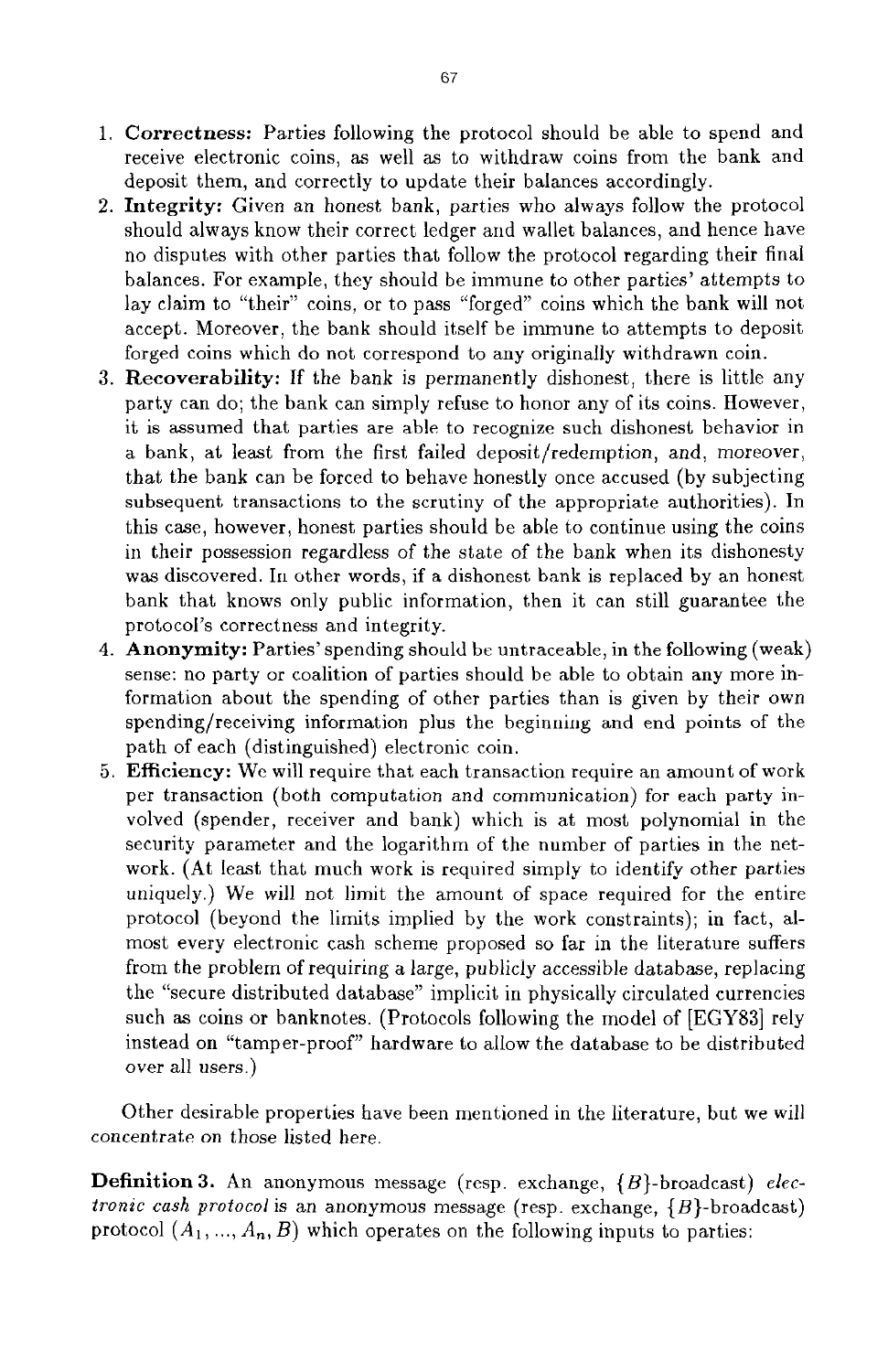- 1. Each party begins execution with input, containing:
	- The number  $n + 1$  of parties in the network, and a label *i* (or *B*, representing the bank), distinct for each party, which represents the party's identity;
	- **A** security parameter *rn,* input in unary:
	- $\bullet$  **A** randomly chosen public-key/secret-key pair  $(p_i, s_i)$  for a secure digital signature system (see [GMR88], [Rom90]), with security parameter *m* (for each *Ai* as well as for *B);* and
	- The public key  $p_B$  of *B* (*B* itself receives the public keys  $p_i$  of every  $A_i$ ).
- 2. In addition, at the beginning of every  $k(m, \log n)$ -round "cycle" starting with the second (for some fixed polynomial  $k(m, \log n)$ ), some party other than *B* receives as "transaction" input the label of some party, to which it is to "pay" a coin (receiving the label *B* indicates that a coin is to be "deposited" at the bank; receiving the special label *W* indicates that a coin is to be "withdrawn" from the bank).
- **3.** At the end of the round prior to the one where the  $(r + 1)$ th input is to be received by some party (for  $r \geq 0$ ), each party  $A_i$  outputs (as its "normal" output) a "wallet balance" value  $wal_i^r$  and a "ledger balance" value  $led_i^r$ , and *B* outputs a list of "bank balance" values  $(bal_{i_1}^r, ..., bal_{i_k}^r)$  for all the values  $bal_i^r$  for which  $bal_i^r \neq bal_i^{r-1}$ .
- **4.** The entire protocol executes for a number of rounds which is at most a fixed polynomial in  $m$  and  $\log n$ .

We now give definitions of correctness, security, anonymity and efficiency for electronic cash protocols in our model, following the criteria described informally above. The formal description is meant to be minirnally restrictive; for example, honest parties' wallet balances are only required to be at least as great as they would be if all parties were honest, since "dishonest" parties may simply pass out their cash to others arbitrarily. Two of the key security requirements, listed below, are that the bank never accepts more coins than it issued, and that an honest party be able to deposit successfully all the coins it has been convinced are valid.

**Definition 4.** An electronic cash protocol  $(A_1, ..., A_n, B)$  is correctif any variant  $(A'_1, ..., A'_n, B)$  in which  $A'_i = A_i$  and  $A'_j = A_j$  has the following properties with probability  $1 - m^{-\omega(1)}$  (over the choices of random bits used by all the parties):

- 1. if the rth transaction input is to  $A'_i$ , and is *j* (representing "payment to *j*"), and  $waf_i^{r-1} > 0$ , then  $waf_i \geq waf_i^{r-1} - 1$ , and  $waf_j \geq waf_j^{r-1} + 1$ .
- 2. if the rth transaction input is to  $A'_i$ , and is *B* (representing "deposit"), and  $wal_i^{r-1} > 0$ , then  $wal_i^r \geq wal_i^{r-1}-1$ ,  $bal_i^r = bal_i^{r-1}+1$ , and  $led_i^r = led_i^{r-1}+1$
- 3. if the rth transaction input is to  $A'_i$ , and is *W* (representing "withdrawal"), then  $wal_i^r \geq wal_i^{r-1} + 1$ ,  $bal_i^r = bal_i^{r-1} 1$ , and  $led_i^r = led_i^{r-1} 1$
- 4. Otherwise,  $wal_i^r \geq wal_i^{r-1}$ ,  $bal_i^r = bal_i^{r-1}$  and  $led_i^r = led_i^{r-1}$ .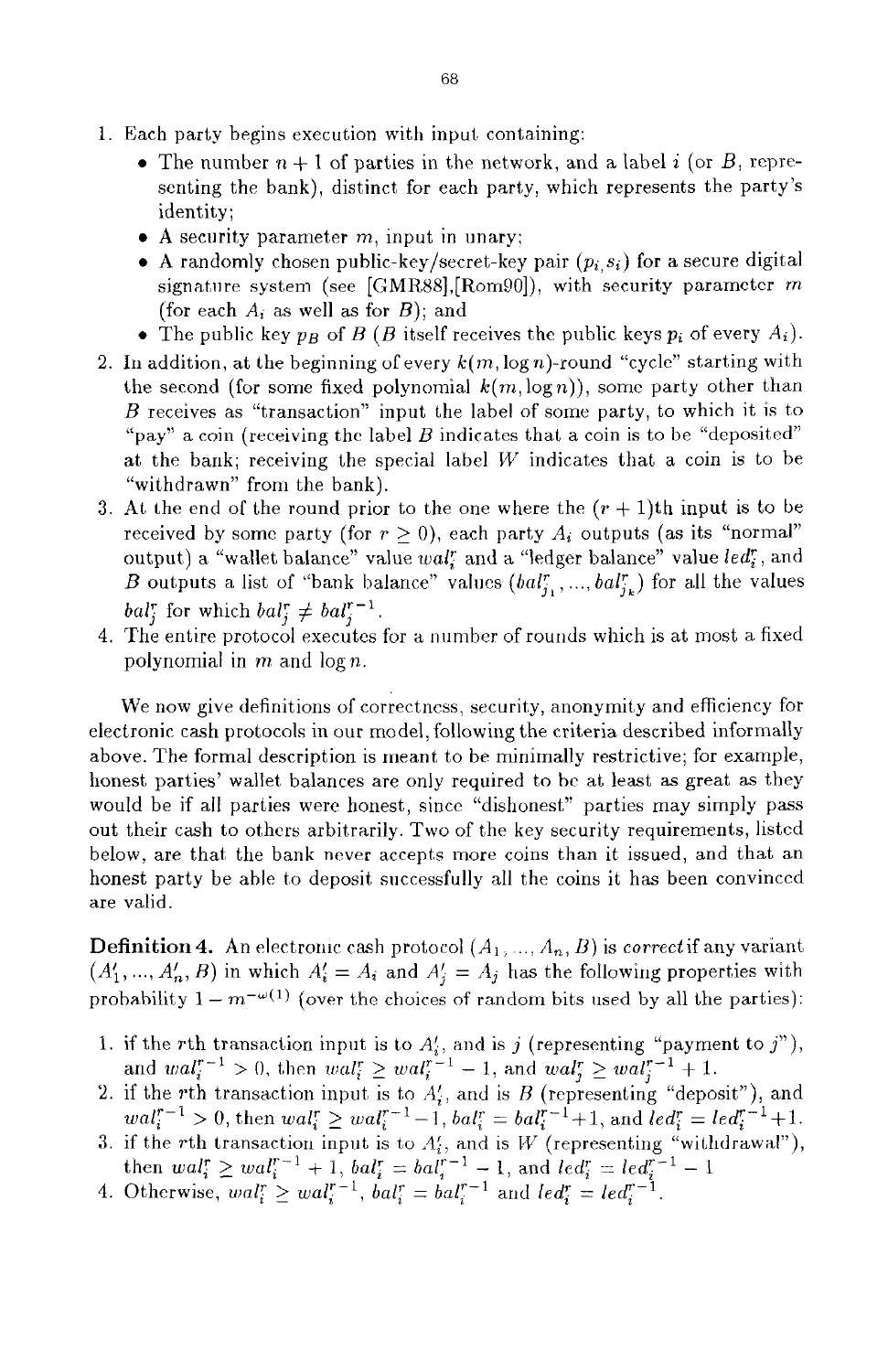**Definition 5.** An electronic cash protocol  $(A_1, ..., A_n, B)$  is *secure* if any variant  $(A'_1, ..., A'_n, B)$ , in which each  $A_i$  is replaced with  $A'_i$ , has the following properties with probability  $1 - m^{-\omega(1)}$  (over the choices of random bits used by all the parties) :

- 1.  $bal_i^0 = 0$ , for  $i = 1, ..., n$ . 2. if  $A'_i = A_i$ , then  $wal_i^0 = led_i^0 = 0$  and  $bal_i^r = led_i^r$  for each *r*.
- 3.  $\sum_i bal_i^r \leq 0$  for each *r*.

Note that under the above two definitions, an honest party can successfully deposil every coin it receives, without causing more coins to be deposited than were issued. Hence a correct, secure anonymous cash protocol also prevents counterfeiting.

**Definition 6.** An electronic cash protocol  $(A_1, ..., A_n, B)$  is *recoverable* if for any round *r* of any run of any variant  $(A'_1, ..., A'_n, B')$  there exists a set  $\{bal_i^r\}$  of finite values (dependent only on r and *i*) such that the protocol is still correct and secure even if, following round *T,* the following occurs.

- $\bullet$  *B'* is replaced with *B*;
- the contents of  $B''s$  work tape are erased and replaced with the string, "recover", followed by  $\{bal_i^r\}$ , then the contents of all parties' public outputs, and a new randomly chosen public-key/secret-key pair  $(p_B^*, s_B^*)$  for a secure digital signature system with security parameter *m*; and
- $\bullet$  ("recover",  $p_B^*$ ) is placed in the input of all other parties.

**Definition 7.** An electronic cash protocol  $(A_1, ..., A_n, B)$  is *anonymous* if for any variant  $(A'_1, ..., A'_n, B')$ , in which each  $A_i$  is replaced with  $A'_i$ , and *B* with *B'*, and for any set  $S = \{i_1, ..., i_j\}$  for which  $A'_{i_j} = A_{i_j}$  in *S*, there exists an assignment of labels to the transaction inputs (corresponding to "chains" consistent with a coin being passed from one party to the next) with the following properties:

- **1.** There are exactly as many labels as there *are trarisaction* inputs with value *B.*
- 2. If a transaction input with label  $\ell$  is j, then the next transaction input with label  $\ell$  is input to  $A_i$ .
- 3. The distribution on the concatenation of the views of all the parties outside *S* remains unchanged when the inputs to the parties are changed as follows: for any portion of one of the chains described above in which all the parties are in  $S$ , the parties in the chain are replaced with any arbitrary sequence. of members of S.

**Definition 8.** An electronic cash protocol  $(A_1, ..., A_n, B)$  is *efficient* if the following properties hold:

- 1. All parties are uniform circuits of size polynomial in m and n.
- 2. The total number of computations executed by  $A_i$  or  $B$  in each  $k(m, \log n)$ round cycle is polynomial in  $m$ ,  $\log n$ , and the total length of the inputs it received in that cycle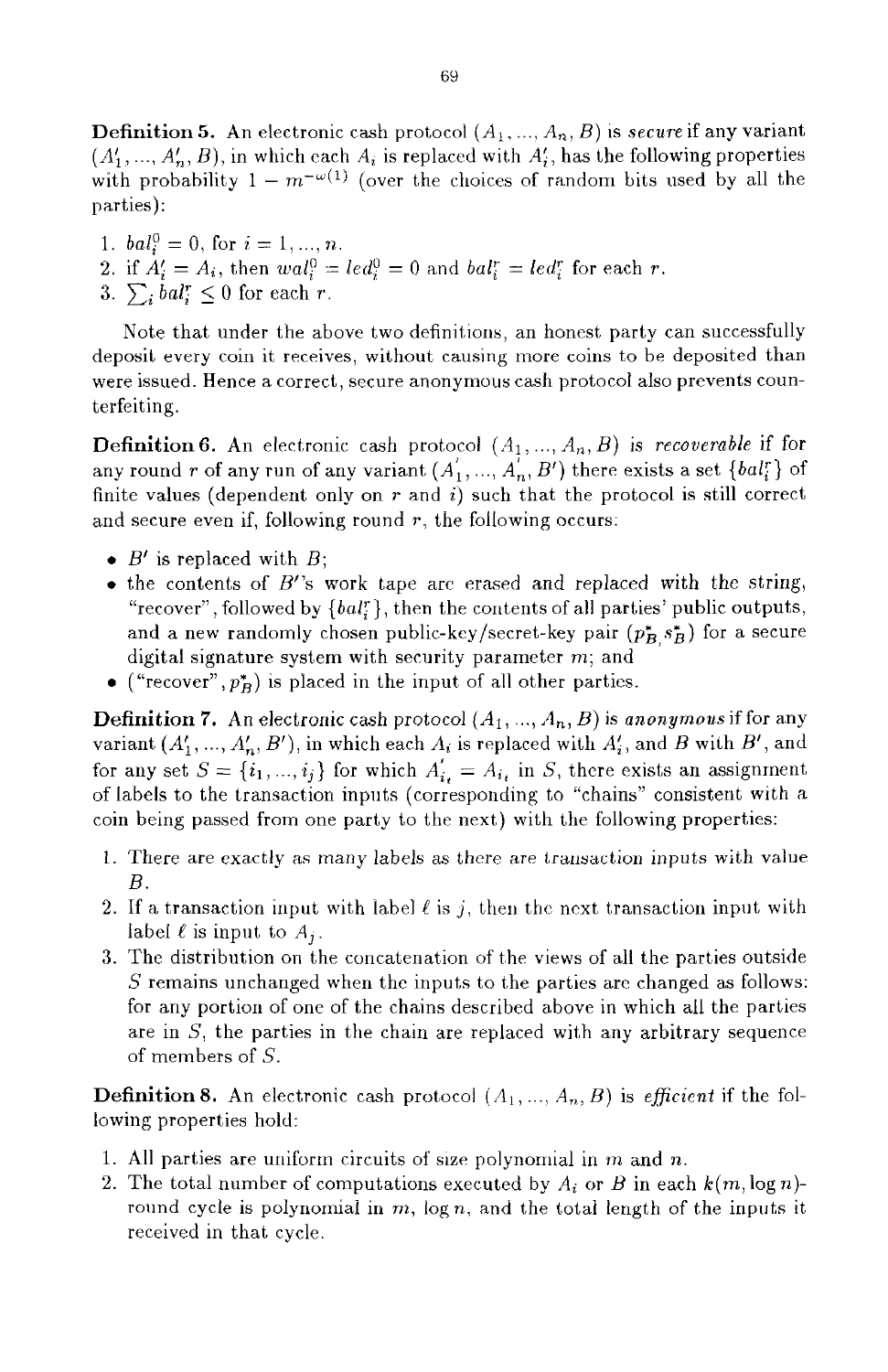### **3 The Protocol**

#### **3.1 Description**

We present here the proposed protocol, which follows the outline given in the introduction, and is expressed below as the description of an arbitrary party's behavior in response to its possible inputs. At first, all parties are assumed to be identical; they are eventually distinguished only by their initial inputs. The protocol assumes that the bank can either reply to anonymous messages, or broadcast the response. The protocol's security depends on the assumption that the digital signature key pairs used in it are generated by **a** secure digital signature scheme  $S$ , and that the globally known polynomial-time-computable function *f* is one-way. Parties also use *f* to extend the reply assumption into arbitrarily long conversations **as** follows: a message is accompanied by a value *f(h),* and the value *h* is supplied in the subsequent message in the conversation (along with an  $f(h')$ , if necessary, for a following message), to convince the recipient that the two messages have the same origin.

**Definition 9.** The electronic cash protocol  $\Pi = (A_1, ..., A_n, B)$ , where all parties are identical, is an exchange/ ${B}$ -broadcast protocol described by the following behaviors:

- Given input  $(n, i, m, (p_i, s_i), p_B)$ : A party initializes itself by setting its own identity (to *Ai),* security parameter, network size, and public and secret signature keys, as well as the bank's public signature key, according to the input. It also sets variables *wal:* and *led:* to 0, and initializes an empty "coin list".
- Given input  $(n, i, m, (p_B, s_B), (p_1, \ldots, p_n))$ : A party initializes itself by setting its own identity (to *B),* security parameter, network size, and public and secret signature keys according to the input, as well as organizing all the other parties' public signature keys  $p_i$  and balances  $bal_i$  into efficient data structures, and initializing *bal*<sup>0</sup> to 0 (for  $i = 1, ..., n$ ). B also initializes another (empty) efficient data structure to act as "spent coin list". Finally, the party outputs  $p_1, ..., p_n, p_B$  as a public output.
- Given input *W* (signifying "withdrawal"), a party  $A_i$  (other than *B*) chooses a random m-bit string x, computes  $f(x)$ , constructs the message  $\mu = f(x)$ , uses  $s_i$  to generate signature  $\sigma_\mu$  of  $\mu$ , and outputs  $(B, (i, \mu, \sigma_\mu))$ **as** sending output. If the next round's receiving input includes a message of the form,  $\mu' = (\mu, \sigma)$ , where  $\sigma$  is a signature of  $\mu = f(x)$  verifiable using  $p_B$ , then  $A_i$  stores  $(x, \mu')$  in its "coin list", increases wal<sub>i</sub> by 1, decreases *led<sub>i</sub>* by 1, and outputs public output  $\mu'$ . Otherwise,  $A_i$  outputs "fraud".
- Given input  $j \in \{1, \ldots, n\}$  (signifying "payment to *j*"), a party  $A_i$  (other than *B*) chooses the oldest coin  $(x, \mu')$  in its coin list, removes it, and outputs  $(j, (x, \mu'))$  as sending output, reducing wal<sub>i</sub> by 1.
- Given input *B* (signifying "deposit"), a party  $A_i$  (other than *B*) chooses the oldest coin  $(x, \mu')$  in its coin list, removes it, constructs a message of the form,  $(B, (i, x, \mu'))$ , and outputs this message as sending output, subtracting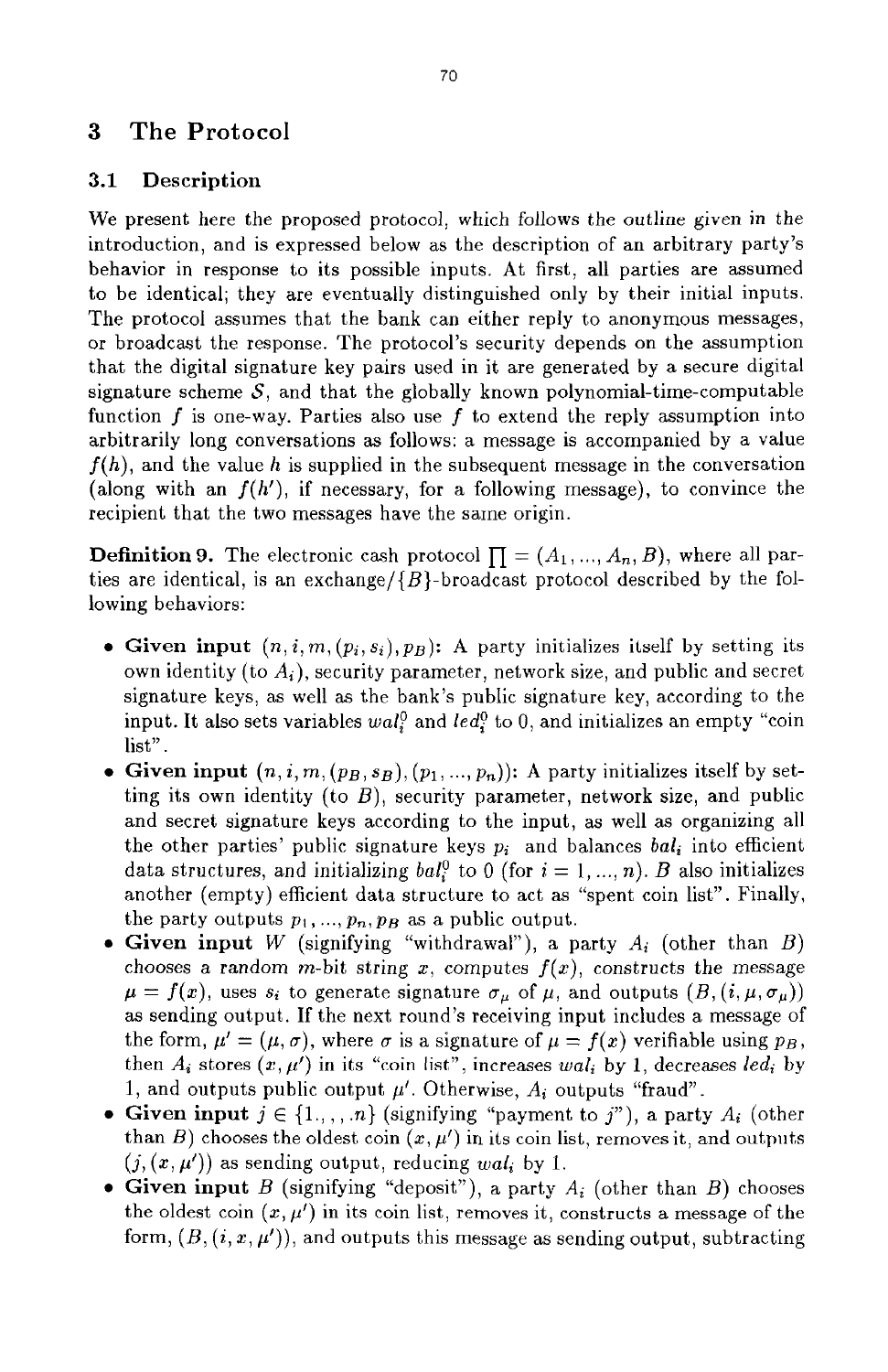1 from *wali* and adding 1 to *ledi.* If the next round's receiving input does not include a message of the form  $((i, x, \mu), \sigma)$ , where  $\sigma$  is a signature of  $(i, x, \mu)$ verifiable using  $p_B$ , then  $A_i$  outputs "fraud". Otherwise, it outputs  $(x, \mu)$  as public output.

- Given receiving input  $(i, \mu, \sigma_{\mu})$  (signifying "withdrawal by i"), party *B* verifies  $\sigma_{\mu}$  using  $p_i$ , and if valid, decreases *bal<sub>i</sub>* by 1, and generates signature  $\sigma$  of  $\mu$  using  $s_B$ , producing reply/broadcast and public outputs  $(\mu, \sigma)$ .
- Given receiving input  $(i, x, \mu')$ , where  $\mu' = (\mu, \sigma)$  (signifying "deposit by *i*"), party *B* verifies that  $\sigma$  is its own valid signature of  $\mu$  and that  $f(x) = \mu$ , and if the verification is successful, increases  $bal<sub>i</sub>$  by 1, adding  $(x, \mu)$  to the "spent coin list" (and to its public output). The next round,  $B$  signs  $(i, x, \mu)$ and sends a message of the form  $(i, ((i, x, \mu), \sigma))$ .
- Given receiving input  $(x, (f(x), \sigma))$  (signifying "payment from another party"), party  $A_i$  (other than *B*) outputs  $(B, (f(h), f(x), \sigma))$  (for a randomly chosen rn-bit *h)* **as** sending output. If the next round's receiving input includes a message of the form,  $(f(h), "yes")$ , then  $A_i$  chooses a random  $m$ bit string y and outputs  $(B, (h, x, f(x), f(y))$  as sending output. If the next round's receiving input includes a message of the form,  $\mu' = (\mu, \sigma)$ , where  $\sigma$  is a signature of  $\mu = f(y)$  verifiable using  $p_B$ , then  $A_i$  stores  $(y, \mu')$  in its "coin list", outputs  $\mu'$  as a public output, and increases *wal*, by 1. Otherwise,  $A_i$ outputs "fraud". If instead of  $(f(h), "yes")$ , a response of  $(f(h), "collision")$ is received as receiving input, then  $A_i$  recomputes  $(B, (f(h), f(x), \sigma))$  (the same way **as** before, but with a new, randomly chosen *h)* and outputs it again as sending output, treating subsequent receiving inputs exactly **as** though it, had been sent for the first time.
- Given receiving input  $(\tau,\mu,\sigma)$ , where  $\sigma$  is a signature of  $\mu$  verifiable using  $p_B$  (signifying "coin exchange"), *B* checks whether  $\mu$  is absent from its "spent coin list", and outputs the answer ("yes" or "no"), preceded by  $\tau$ , as reply/broadcast output. (If more than one such input is received in the same round containing the same unspent  $\mu$  value, then an answer of "collision" replaces "yes" in the response outputs to all but a randomly chosen one of the receiving inputs with a unique  $\tau$  value for that round.) If the next round's receiving input includes a message of the form,  $(t, x, \mu, v)$ , where  $f(t) = \tau$  and  $f(x) = \mu$ , then *B* outputs  $(v, \sigma)$  (where  $\sigma$  is a signature of *v* generated using  $s_B$ ) as reply/broadcast and public output, and adds  $(x, \mu)$ to the "spent coin list" **(as** well as to its public output).
- Given input ("recover",  $p_B^*$ ), a party  $A_i$  thereafter verifies all signatures against both  $p_B$  and  $p_B^*$ , and checks all messages that can be verified using *y~* to see if their contents were in some party's public output before the "recover" input was received.
- Given input  $({}$ "recover",  ${b}al_i$ ,  ${pub}_i^r$ ,  $(p_B^*, s_B^*)$ ), party *B* sets each  $A_i$ 's balance to *bd;,* recovers its spent coin list and all parties' public signature keys from its old public output (including its own old one,  $p_B$ ), and thereafter checks all messages that can be verified using  $p_B$  to see if they were in some party's public output before the "recover" input was received.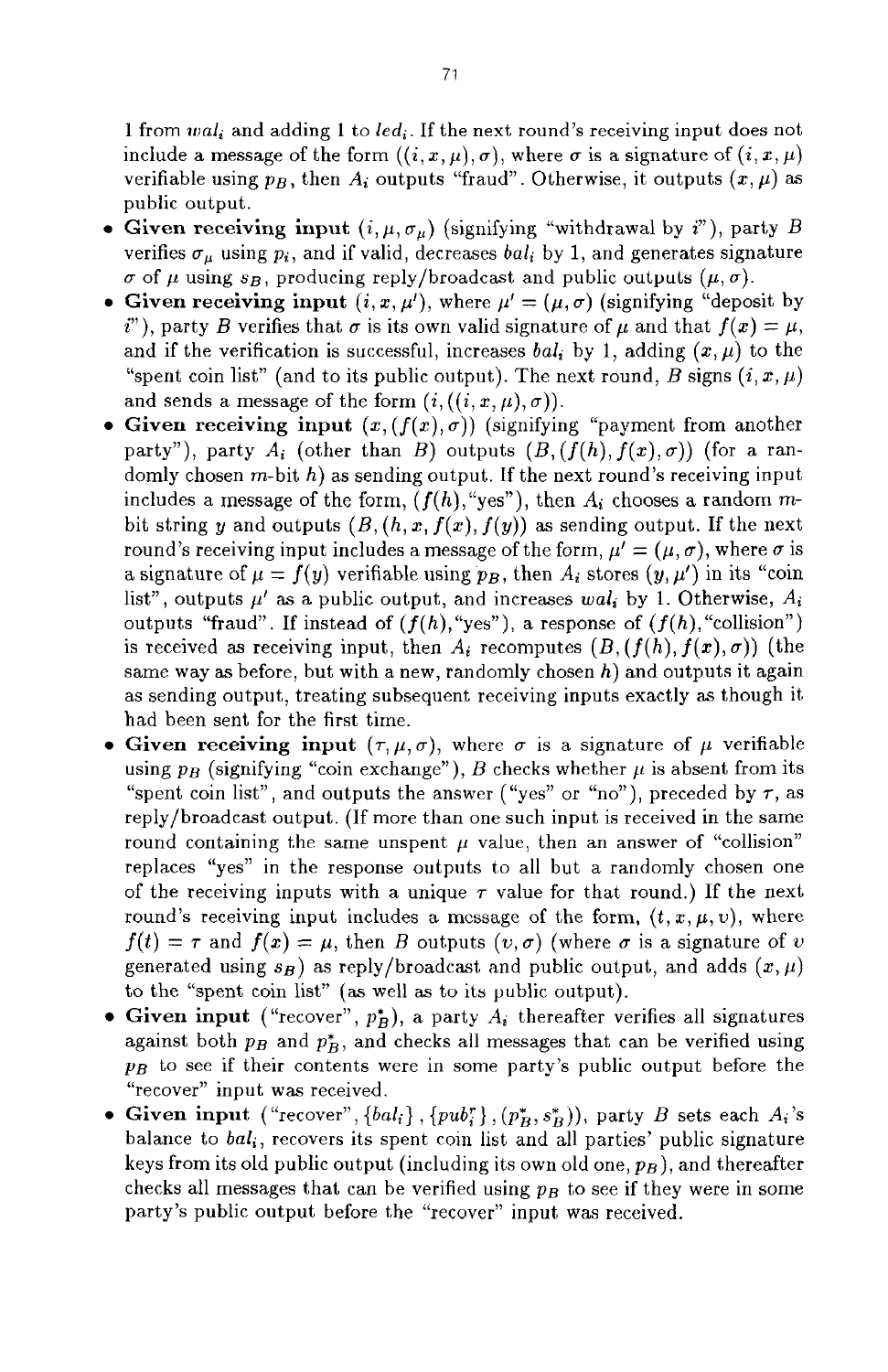**Theorem 10.** If  $f$  is a one-way function, and  $S$  is a digital signature scheme *secure agaanst adaptive chosen message attack, then Il is a correct, secure, recoverable, anonymous, efficient electronic cash protocol.* 

**Proof:** The proof, while involved, follows fairly straightforwardly from the definitions. Details will appear in the final paper.

## **4 Conclusions and Open Problems**

The basic protocol described here can in practice be enhanced in a number of ways. The addition of expiry dates to electronic coins, for example, has the benefit of reducing the size of the list of spent coins that must be maintained at any one time, since spent coins that have also expired can be removed from the list. Non-anonymously withdrawn coins with expiry dates can also be replaced if lost, once they have expired without being used. Another enhancement is to allow payers to use a one-way function to embed information (such as transaction information or even an identity) into the preimages used to construct their electronic coins, to demonstrate the origin, and to provide evidence of the intended purpose, of a particular coin at some later time, if necessary. The introduction of public key cryptography (beyond digital signature) to the protocol allows a number of further variations, such as the passing of electronic coins to payees in a manner that forces the payee to relay some additional information to the bank (such as an intended transaction description) along with the coin's associated preimage.

This protocol also raises a number of as-yet-unanswered questions about the practical implementation of electronic *cash.* Where does the trade-off lie between the security of on-line communication and its cost? How are transactions that are too small to be worth this trade-off to be performed off-line in a sufficiently secure manner? How is the "dine-and-dash" problem-or, more generally, the "fair exchange mediation" problem- --to be addressed in an electronic world in which the physical arid cultural constraints *011* in-person business are absent? (The "ripping coins" solution proposed by Jakobsson in [Jak95], for example, fails iri the case where one party—the bank—profits from the pre-spending destruction of coins.) What other practical considerations lie in the way of the implementation of secure electronic cash? And finally, what, exactly, do we mean when we say that we would like electronic cash to be "secure"?

### **5 Acknowledgements**

Many thanks to Josh Benaloh, Terence Spies and Yacov Yacobi for their valuable comments and suggestions.

### **References**

[Bea91] D. Beaver, *Foundations of Secure Interactive Computing*, Proc. CRYPTO '91, pp. **377-391.**